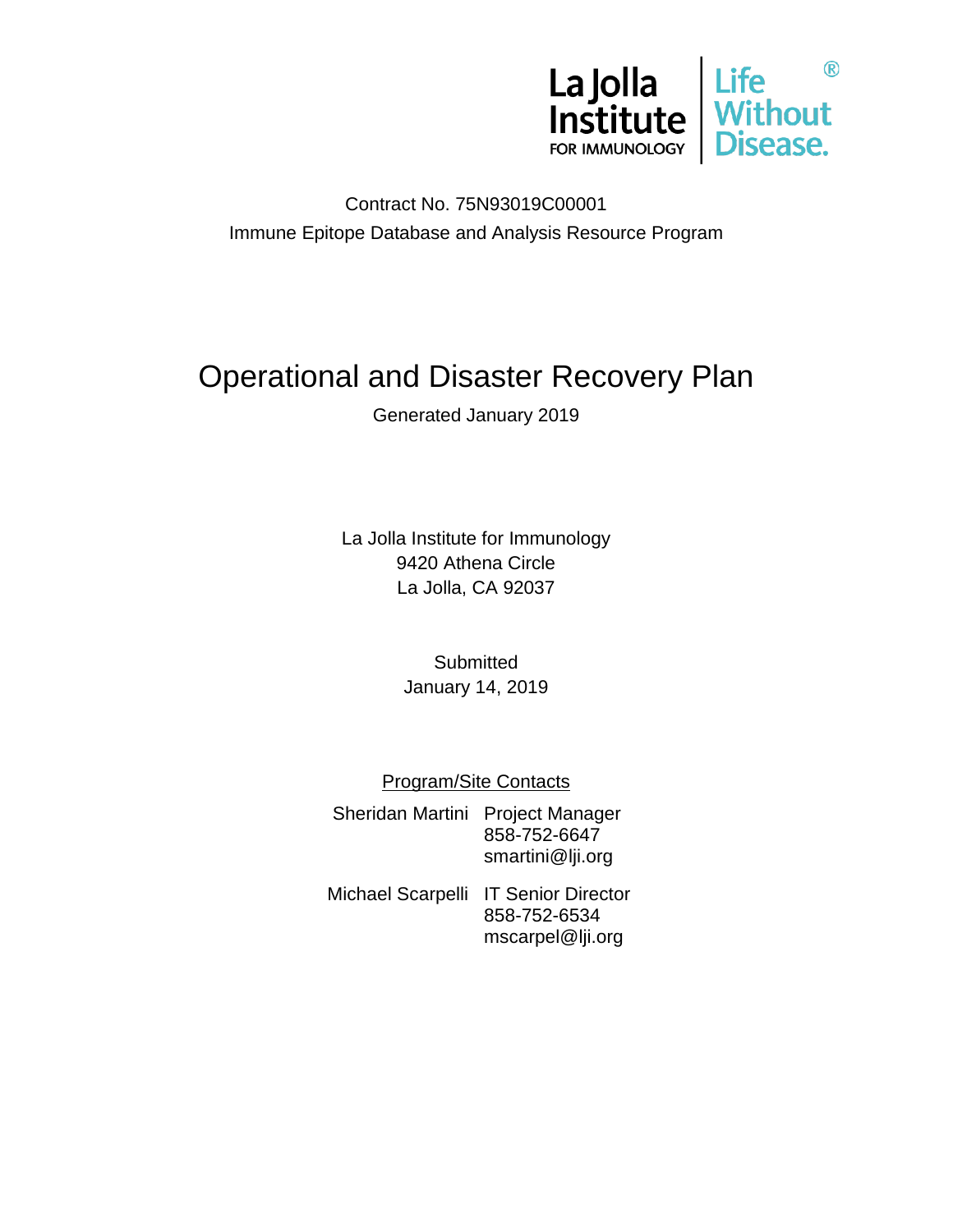#### **Purpose**

This Operational and Disaster Recovery Plan (ORP/DRP) is intended to describe how the La Jolla Institute for Immunology (LJI) will ensure the protection and integrity of the Immune Epitope Database (IEDB) application.

This document defines the systems and methods LJI has put into place to protect against potential failures that could affect the uptime and availability of the IEDB, including power outages, internet circuit outages, and hardware or software failures.

### **Scope**

The scope of the controls and practices described apply to all systems (hardware and software) related to the functioning of the IEDB.

## **Roles and Responsibilities**

Senior Director, Information Technology - responsible for the overall management, planning, procurement, and implementation of IT technologies and processes.

Senior Systems Administrator - responsible for the technical implementation and monitoring of IT systems.